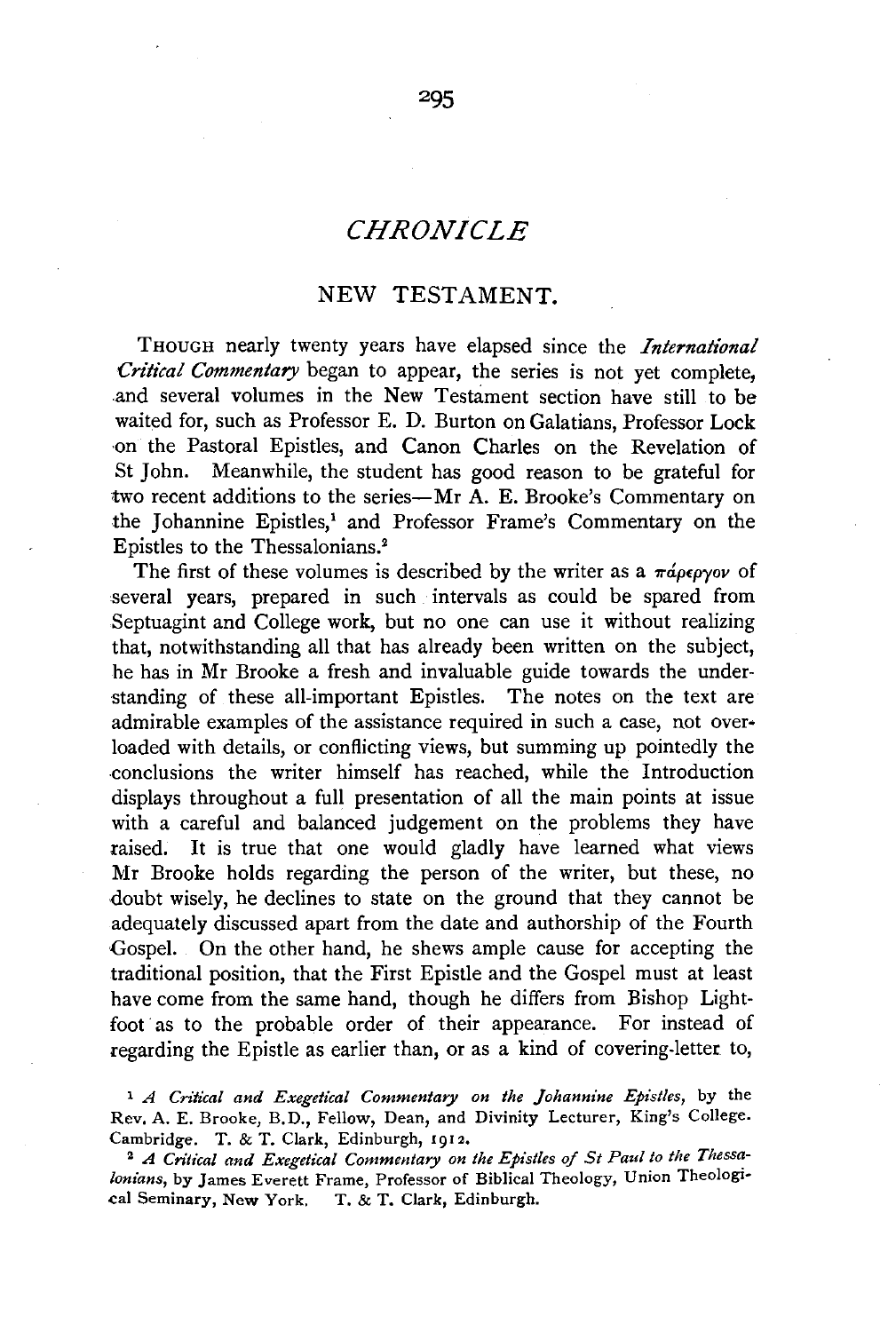### 2g6 THE JOURNAL OF THEOLOGICAL STUDIES

the Gospel, Mr Brooke prefers to think of it as written later in order to help and warn those for whom the Gospel had not accomplished all that its writer had hoped. ' The whole aim of the Epistle is to recall to mind and to supplement what has long ago been fully given, but not adequately grasped. It is not the earnest of things to come. It owes its existence to the failure to make the most of the abundance that has been given. It is the aftermath, not the first-fruits, of the writer's message to the Church' (p. xxvii).

In arguing thus, Mr Brooke also makes it clear that by 'the Church' we must not understand vaguely the whole body of Christians scattered throughout the world, but a definite community of believers, who are probably to be sought in Asia and in Ephesus. The special danger to which they were exposed can be gathered from the Epistle -a form of Cerinthianism which combined both Gnostic and Judaistic tendencies. But while clearly recognizing the polemical form which consequently the Epistle addressed to them assumed, Mr Brooke is careful to point out that this by no means exhausts its full significance. Its writer 'is a pastor first, an orthodox theologian only afterwards. He cannot separate doctrine from Ethics. But it is the life which he cares about ... His first object in writing is to help his fellow-Christians to lead this life of fellowship, that his joy and theirs may be fulfilled. And no interpretation of the Epistle is likely to elucidate his meaning satisfactorily if it fails to realize where the writer's interest really lies' (p. xxx).

On the problems surrounding the Second and Third Epistles Mr Brooke has much of interest to say. Notwithstanding the ingenious arguments of Professor Rendel Harris pointing to an individual ' lady ' as the recipient of the Second Epistle, I cannot help thinking, in view of the general character of its contents, that Mr Brooke is right in preferring an address to a Church, perhaps the Church of which the Gaius of the Third Epistle (3 John 9) was a member. While, as regards the historical background of the two Epistles, Mr Brooke, though in the main agreeing with Harnack, who finds in them traces of the earlier stages of the developement of the monarchical Episcopate, again shews his independence in arguing that the 'Elder' is not really opposed to the new movement, but rather sympathizes with it as the best means of meeting the dangers which the old system could no longer control.

In view of Mr Brooke's praise of Rothe's Commentary *Der Erste Johannis-Brief praktisch erklärt* (1878) as 'by far the most illuminating book which has been written on the subject' (p. viii), it may be noted that an English translation appeared in *The Expository Times* i-vi.

Of Professor Frame's Commentary on the Thessalonian Epistles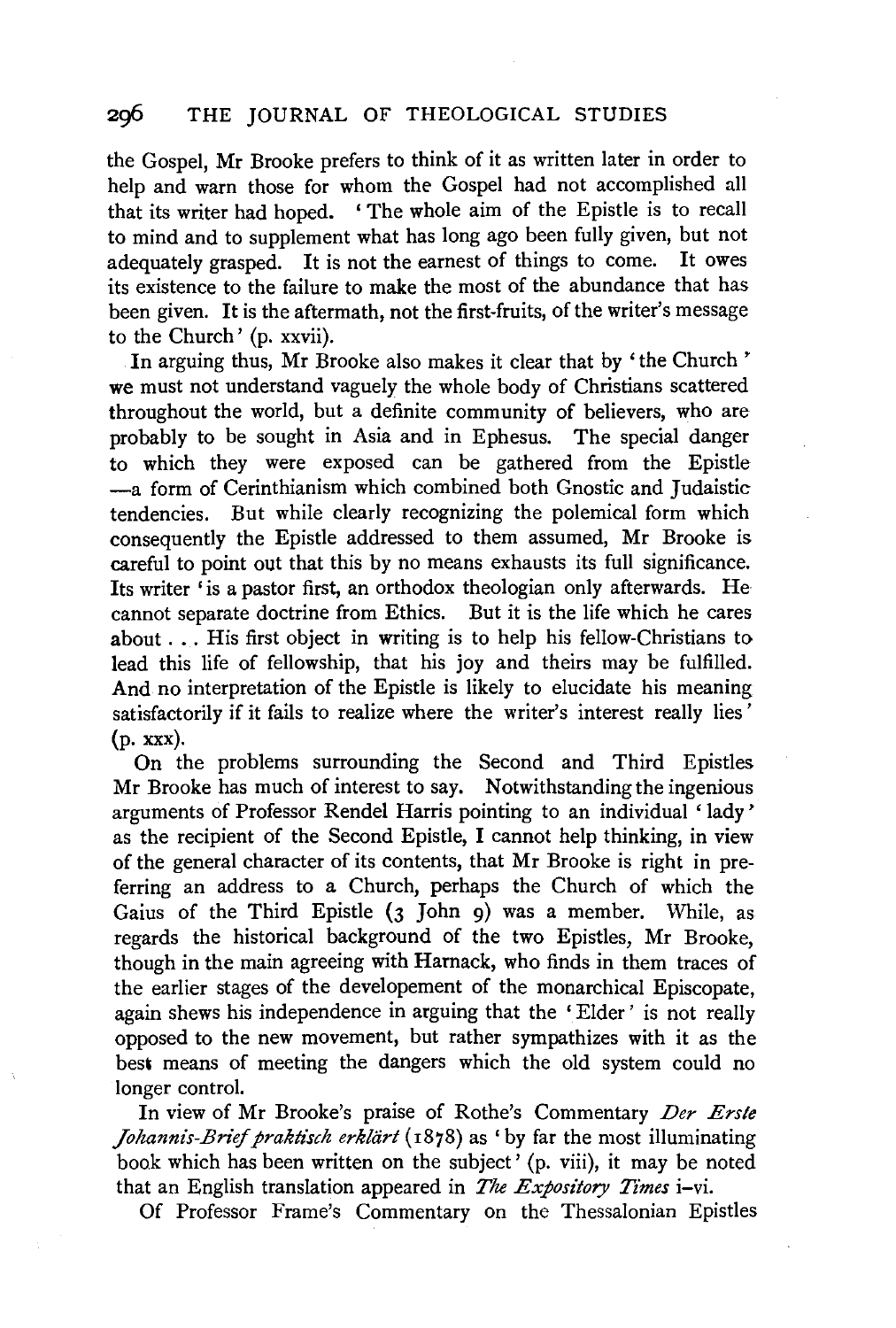I have already had an o portunity of speaking at length in the *American Journal of Theology,* July 1913, and it will be sufficient here to extend in this JouRNAL a hearty welcome to what I believe is the author's first important contribution to Biblical literature. The Commentary, from whatever point of view it is regarded, is certainly a most ' satisfying ' piece of work, and, along with von Dobschütz's contribution to the latest edition of Meyer, will do much to further the study of Epistles, which many regard as the earliest of all our New Testament documents. All the ordinary questions are fully discussed by Professor Frame in his admirable Introduction; but it is perhaps on its lexical side that his Commentary has most independent value. The Septuagint and the recently recovered Papyri have been carefully searched for the light they have to throw upon the Pauline vocabulary, and one is glad to notice the weight attached to the ' personal equation', which is of such importance in estimating the finer shades of the Apostle's meaning.

Another Pauline Commentary, which may be mentioned here, is Mr C. W. Emmet's Commentary on the Epistle to the Galatians in the Reader's Commentary.<sup>1</sup> Although, in accordance with the general aim of the Series to which it belongs, this Commentary is intended for the general reader, rather than for the professional student, the latter will find in it a clear and succinct statement of the main conclusions reached by modern scholarship. The Introduction is mainly concerned with the questions of destination and date, the writer shewing himself a vigorous supporter of the South Galatian theory, and maintaining, in agreement with Professor Kirsopp Lake in his *Earlier Epistles of St Paul,* that the Epistle must be dated *before* the Council of Acts xv, mainly on the ground that it is impossible otherwise to explain the absence of any reference to the decisions reached at the Council.

The teaching embodied in the Epistle is found to centre in the emphasis laid by its writer on the possession of the human personality by the Spirit of the Redeemer, and in this connexion, with special reference to Gal. ii 20, the words of the late Dr Moberly are quoted with approval: 'Christ is crucified first and risen before our eyes; that Christ crucified may be the secret love and power of our hearts. Calvary without Pentecost would not be an atonement for *us.* But Pentecost could not be without Calvary. Calvary is the possibility of Pentecost ; and Pentecost is the realization, in human spirits, of Calvary' (Atonement and Personality p. 152).

The Notes, which are based on the Revised Version, bear evidence of a close study of the original, and contain frequent references to the views of recent commentators such as Lightfoot, Ramsay, Zahn, and

<sup>1</sup>*S. Paufs Epistle to the Galatians,* by the Rev. Cyril W. Emmet, M.A., vicar of West Hendred. Robert Scott, London, 1912.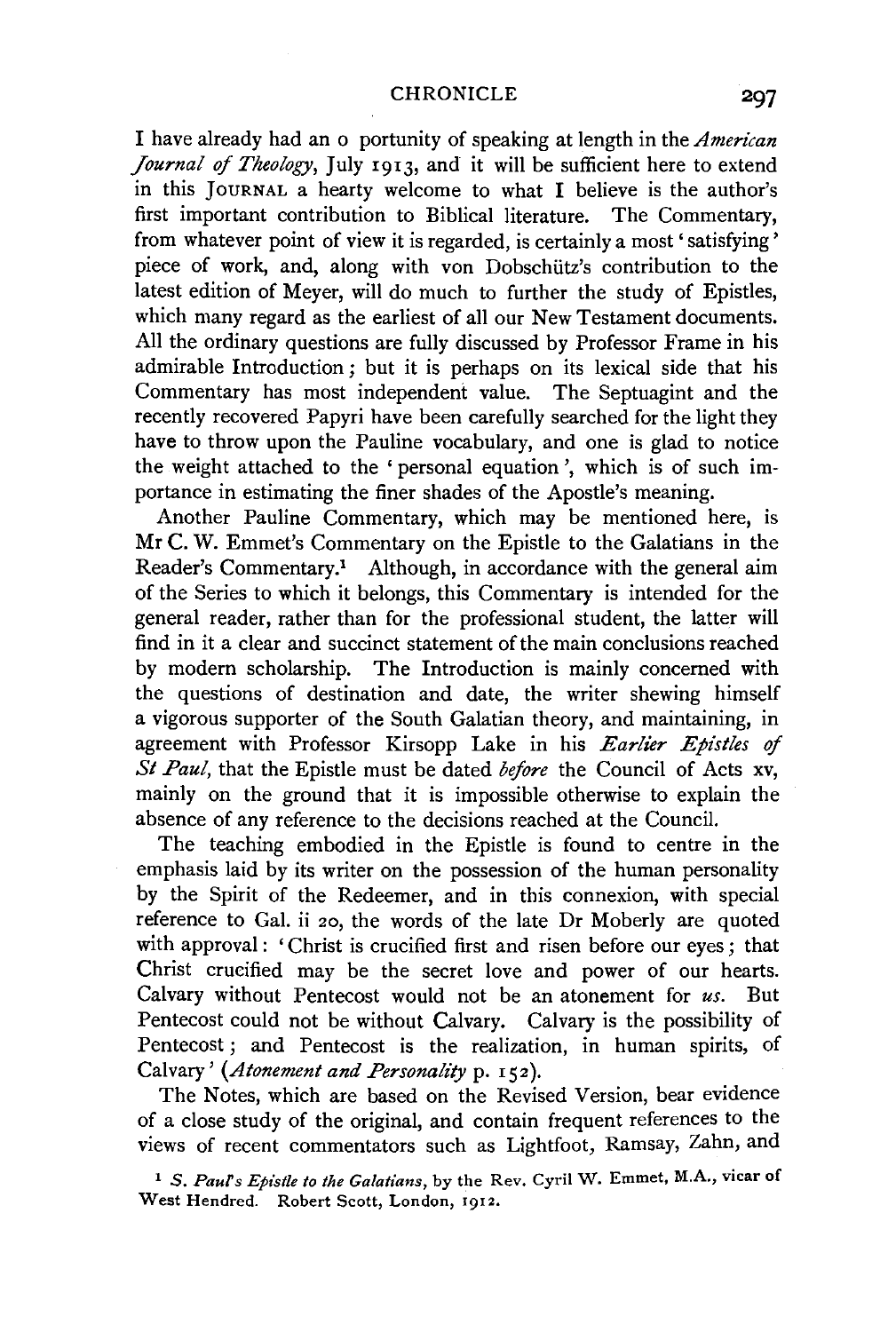Lukyn Williams, while others deal with St Paul's Rabbinic methods of  $exeee$ exegesis, and the influence exerted on him by the Greek Mysterv Religions. Throughout, indeed, the writer shews himself fully alive to the importance of the principle laid down in his Preface: ' Only when we realize what St Paul's words meant to himself and his contemporaries can we understand what is their message for us to-day.'

With this same attitude Archdeacon Westcott is in full sympathy in his important study on *St Paul and Justification*,<sup>1</sup> where a careful exposition is given of the principal passages bearing on the doctrine in the Epistles to the Galatians and to the Romans. Written originally apparently for the use of schoolboys, these expositions are marked occasionally by unconventionalities of style, which, so far from detracting, rather add to their freshness and vigour. And all are distinguished, it is hardly necessary to say, by an exactness of Greek scholarship and a depth of theological insight, which makes them a most useful and valuable lesson in the true methods of New Testament Exegesis. The discussion on 'words' with which they are introduced is by no means their least important part, while the translations and paraphrases are often very suggestive. Many of the questions, too, which the writer introduces almost incidentally are bound to provoke further thought and enquiry. Thus with reference to the purely technical sense of  $\delta$ *i* katos and of  $\delta$ *i* katoo $\gamma$ *im*, in which he finds as the leading idea 'rightwith-God ', Archdeacon Westcott remarks: 'It plainly lies with the Deity to dictate the terms and conditions on which He will admit a man within His Covenant. At least it appears to me so' (p. 38). In connexion again with St Paul's use of the LXX he asks whether we, as Christian students, have 'sufficiently realized yet what it means *for us,* that the Christian "0. T." is the version of Alexandria, and not the Hebrew at all', and then, after pointing out that it is the Scripture, interpreted in the light of the 'guided' LXX translators, 'that solely meets the facts of the Christian revelation', he draws the, at first sight, somewhat startling conclusion that 'in so far the LXX becomes, not only the " Christian " version, but actually, the "better" version, as containing the latest light vouchsafed to Israel' (p. 47 f). Or, once more, how many discussions on Pauline Dogmatic would we have been spared, if all commentators had kept steadily before them the position adopted by our writer: "Paulinism" is not a system; it is rather an attitude. You cannot "formulate" it—at least I hold so strongly—but you can "feel" it. Only if you are to "feel" it, you have first to master the

<sup>1</sup> St Paul and Justification. Being an Exposition of the Teaching in the Epistles to *Rome and Galatia.* By Frederick Brooke Westcott, of Trinity College, Cambridge. Macmillan & Co, London, 1913.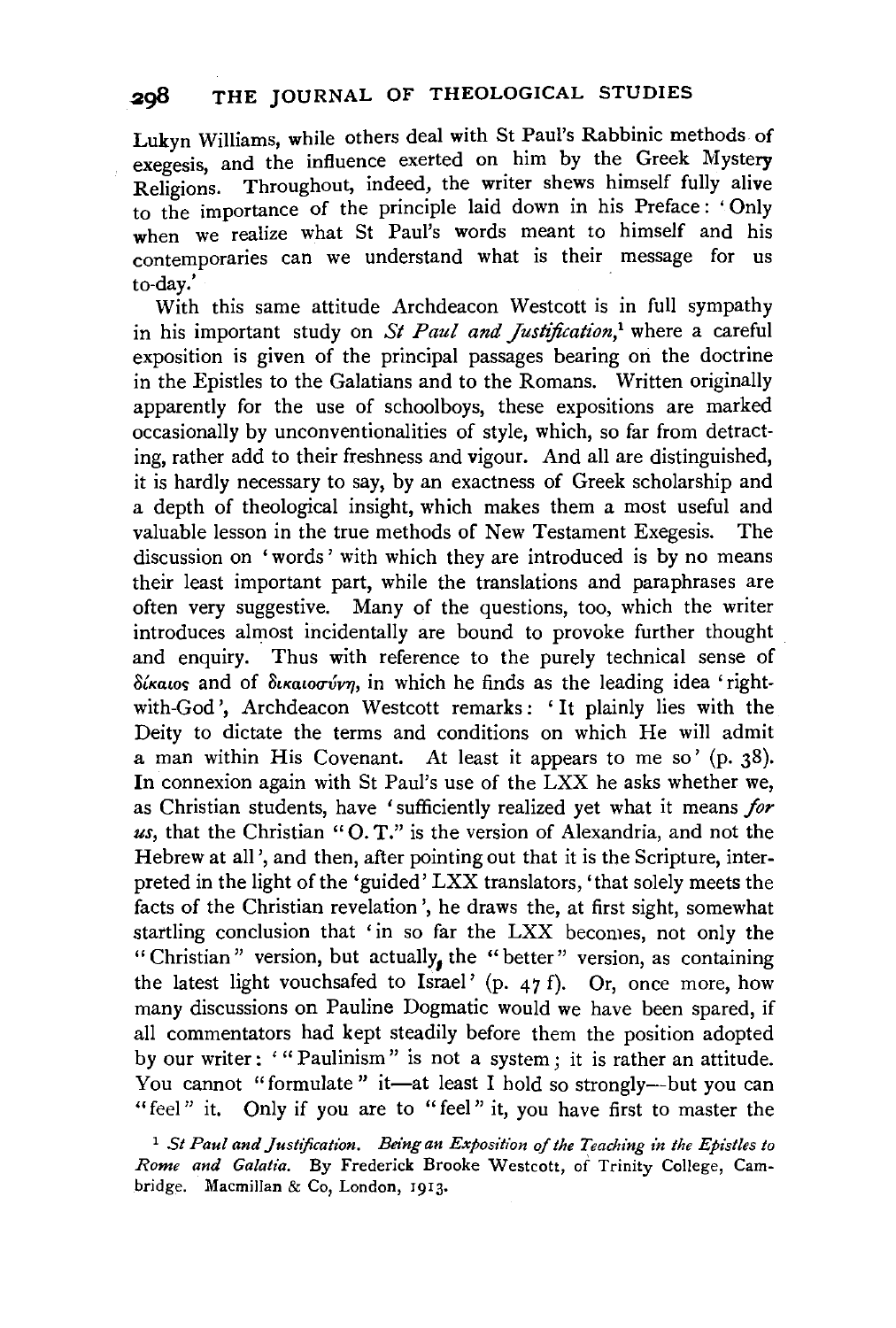structure of the shrine that houses the spirit; and that shrine is the text itself' (p. 396). In the study of the Galatian Epistle, it is interesting to learn incidentally from his son that Bishop Westcott, shortly before he died, was a convert to the 'South Galatian' theory (p. 18).

We wish that we could commend with equal heartiness the new Commentary on the Apocalypse by Lieutenant-Colonel James J. L, Ratton.<sup>1</sup> The subject has evidently for long engaged the writer's thoughts to judge from the titles of previous publications dealing with it that appear on the title-page, but we cannot help feeling that the arduous task of a Commentary on the Greek version has proved too much for him. Certainly the numerous misprints of Greek accents and breathings are in themselves apt to estrange the reviewer, and his doubts are increased when he comes to examine the bibliography attached to the volume. Bossuet *L'Apocalypse,* 1689, is included, but there is no mention of Bousset in the Meyer-Weiss series, by whom our foremost English commentator on the Apocalypse, Dr Swete, remarks that he was 'helped ' more than by any other modern commentator, profoundly though he might differ from his general attitude and not a few of his interpretations. Indeed, Colonel Rattan's list does not contain the name of a single German book dealing with the subject, nor is there any discussion, so far as I have observed, of the sourcetheories which, however they may finally be settled, cannot at least be ignored. The book has received the *imprimatur* of the Diocese of Westminster, but the author is careful to point out that this does not imply that it sets forth 'the Roman view' of the Apocalypse, even if such a view existed, but only that the book is free from heresy. Elsewhere (p. 83) he supplies an interesting quotation from a letter addressed by the present Pope to Bishop Le Camus in 1906: 'As we must condemn the temerity of those who, having more regard for novelty than for the teaching authority of the Church, do not hesitate to adopt a method of criticism altogether too free, so we should not approve the attitude of those who in no way dare to depart from the usual exegesis of Scripture, even when, faith not being at stake, the real advancement of learning requires such departure. You follow a wise course, and shew by your example that there is nothing to be feared for the sacred books from the true progress of the art of criticism; nay, that a beneficial light can be derived from it, provided its use be coupled with a wise and prudent discernment.'

The foregoing reference to the 'sources' of the Apocalypse may serve as an excuse for at least drawing attention to the title of the elaborate work which the veteran Professor D. Bernhard Weiss recently

<sup>1</sup> The Apocalypse of St John. A Commentary on the Greek Version, by James J. L. Ratton, M.D., M.Ch., Q.U.I. R. & T. Washbourne, Ltd., London, 1912.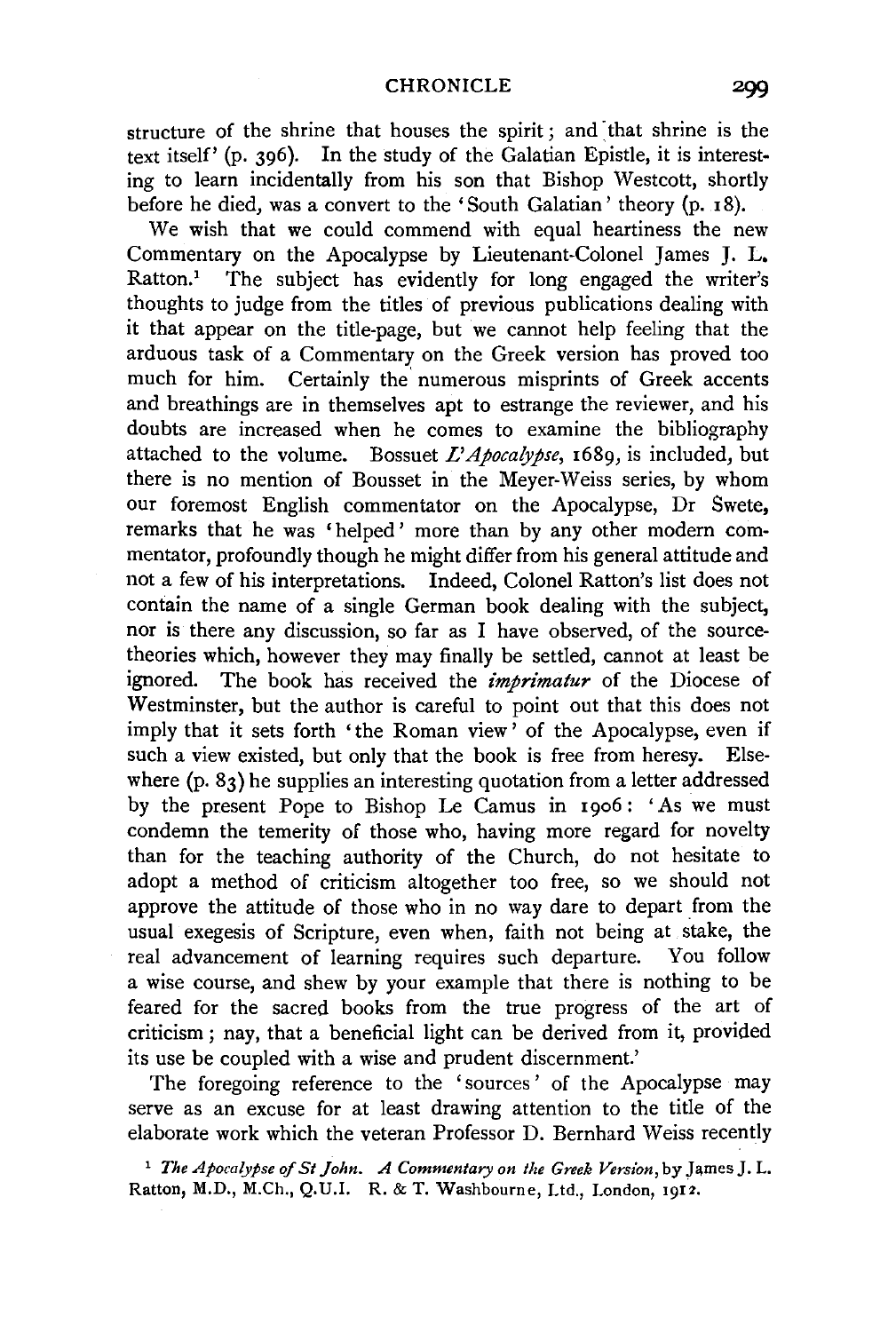## 300 THE JOURNAL OF THEOLOGICAL STUDIES

published in support of the unity of the Fourth *Gospel-Das Johannes*evangelium als einheitliches Werk geschichtlich erklärt.<sup>1</sup>

Though intended specially for younger students and for schoolboys, the volumes of the *Cambridge Greek Testament* offer an excellent introduction to the more moderate critical position on the books of the New Testament. And few are more likely to be useful from this point of view than the two latest additions to the series. In his point of view than the two latest additions to the series. introduction to *The Second Epistle of Peter and the Epistle of Jude* <sup>2</sup> Dr M. R. James states succinctly and clearly the problems that have been raised regarding the relationship of the two Epistles, and, as against Spitta, Zahn, and Bigg, concludes for the priority of Jude. 2 Peter he regards as a pseudonymous work embodying ' a crystallizing of oral apostolic teaching put forward to meet a particular difficulty' (p. xxxiv), but instead of dating it with Mayor in the second quarter of the second century, or carrying it forward with its latest German commentator Knopf to the third quarter, Dr James thinks that the Epistle may very possibly be as early as A.D. 100-125, in view of its resemblances to the other apocryphal writings connected with Peter's name. With reference to these. Dr James's weighty support is extended to the view that the Greek fragment of the *Apocalypse of Peter* is ' really a portion of the *Gospel of Peter,* which had incorporated, with some changes, a large section of the *Apocalypse* ; the latter having been already current for some time as a separate book' (p. lviii). On the style and vocabulary of 2 Peter, references may be made not only to Professor Mayor's exhaustive work, but to the useful summary by the Rev. R. H. Strachan in *The Expositor's Greek Testament* v p. 11 off.

The volume on *The Epistle to the Romans* 3 is the work of the General Editor of the series, the Rev. R. St John Parry, B.D., who has taken over at the request of the Syndics of the Press the task originally assigned to Dr Bebb of Lampeter. It is perhaps sufficient to say that Mr St John Parry has proved himself as capable as a commentator as he has already done as an editor. Every page bears witness to the care and thoroughness of his work, and all the most modern aids, as well as the great editions of Sanday and Headlam and others, have been called in for the interpretation of St Paul's most important Epistle. Nageli's important study on *Der Wortschatz des Apostels Paulus* (1905) -still unfortunately a fragment--is laid under frequent contribution, and the constant usefulness of Dr Moulton's *Prolegomena* is specially acknowledged. There are also valuable Additional Notes on words such as  $\sigma v$ v $\epsilon i \delta \eta \sigma i s$  and v $\delta \mu$ os, and on the difficult textual problems of cc. xv, xvi.

<sup>1</sup> Trowitzsch und Sohn, Berlin, 1912. 2 Cambridge University Press, 1912.

3 Cambridge, 1912.